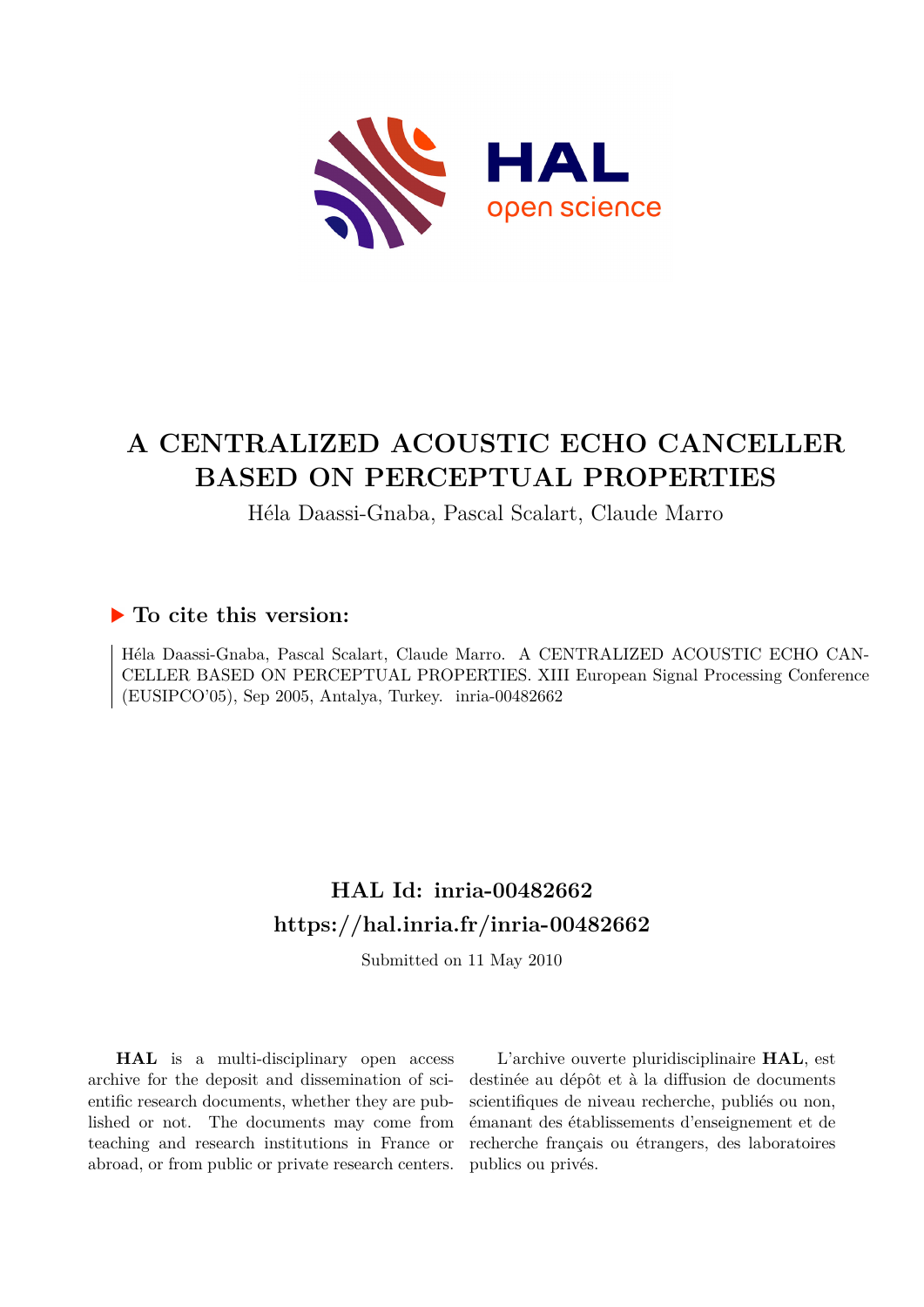### **A CENTRALIZED ACOUSTIC ECHO CANCELLER BASED ON PERCEPTUAL PROPERTIES**

*H. Gnaba-Daassi* <sup>1</sup> *, P. Scalart* <sup>2</sup> *, and C. Marro* <sup>1</sup>

<sup>1</sup> France Télécom – TECH/SSTP, 2 Avenue Pierre Marzin, 22307 Lannion Cedex, France <sup>2</sup> ENSSAT − LASTI, 6 Rue de Kerampont, B.P. 447, 22305 Lannion Cedex, France E-mail: hela.daassi@math-info.univ-paris5.fr; pascal.scalart@enssat.fr; claude.marro@francetelecom.com

#### **ABSTRACT**

The use of a centralized acoustic echo canceller in the mobile switching center of a GSM network allows the operator to enhance the audio quality before transmission to all subscribers. However, the main problem is the impact of the speech coder/decoder nonlinearities along the echo path. In this paper, we propose a combined acoustic echo canceller/post-filter based on perceptual properties to reduce the coding noise. Theoretical and experimental comparisons against classical solutions are given to evaluate the performance of the proposed approach in a centralized context of echo cancellation.

#### **1. INTRODUCTION**

Acoustic echo is a major problem in telecommunications in the GSM network where echo delay is especially annoying for speakers. There is an evident need for an acoustic echo canceller (AEC) to overcome this problem, particularly when poor quality mobile phones are used and in case of hands-free communication. The classical solution is to implement AEC in local user terminals. However, recent studies and applications of AEC [1, 2, 3, 4] propose a centralized AEC, i.e. located in the mobile switching center (MSC). This attractive configuration can significantly cancel the echo for all the subscribers and improve the communication interactivity for terminals having deficient AEC.

Low-bit-rate speech coder/decoder -such as GSM-EFR, AMR-NB,..- used in GSM network introduce distortions in the far-end and the near-end microphone signals [2, 4]. The main problem of a centralized AEC is the nonlinearity introduced by the speech codec, which are cascaded along the echo path as shown in Figure 1. In such application where an adaptive linear filter is used to identify the acoustic echo path, a conventional AEC is not sufficient and does not guarantee an imperceptible echo. In the same way, a centralized AEC based on classical nonlinear adaptive filtering [5] cannot handle nonlinear characteristics of the GSM network.

As a first solution to this problem, we have proposed in [2] a centralized combined AEC/post-filter system: a classical linear AEC identifies roughly the echo path, and a time domain post-filter which operates as a noise reduction system is applied to the residual echo. To improve the performance of this technique, we propose in this paper an original post-filter that incorporates perceptual properties.

Section 2 describes the problem of a centralized AEC in mobile communication. The AEC/post-filter structure is reviewed and the aspect of its application to a centralized context is discussed in Section 3. Theoretical and experimental comparisons with the proposed AEC/perceptual post-filter



Figure 1: Centralized AEC for a communication with a mobile.

are presented in Section 4.

#### **2. CENTRALIZED AEC PROBLEM IN MOBILE COMMUNICATION**

Assuming that the radio channel is ideal, this section addresses the problem of centralized AEC when a communication with a mobile is considered (see Figure 1). In order to cancel the echo generated by the mobile terminal, the MSC seems to be a judicious location to implement a centralized AEC.

The input of this AEC scheme (see the bold style drawing in Figure 1) corresponds to a decoded signal  $\bar{x}_n$  and the reference signal is the uplink decoded output  $\bar{y}_n$ . The copy of the downlink codec operation in the AEC path enables the compensation of the downlink channel nonlinearity. The adaptive identification scheme equivalent to this centralized AEC is depicted in Figure 2. The entire nonlinear echo path to be identified is a cascade of an acoustic echo path, which is described by an impulse response *F* with *Q* coefficients, followed by a nonlinear function that represents the GSM codec.

In this section, we study the theoretically performance of a classical linear adaptive AEC in the centralized context. In the following, the time evolution of the adaptive filter  $H_n$  is controlled by the Normalized Least Mean Squares (NLMS) algorithm which is expressed as:

$$
e_n = \bar{y}_n - H_{n-1}^T \cdot \bar{X}_n \tag{1}
$$

$$
H_n = H_{n-1} + \mu \frac{e_n}{\bar{X}_n^T \cdot \bar{X}_n} \cdot \bar{X}_n
$$
 (2)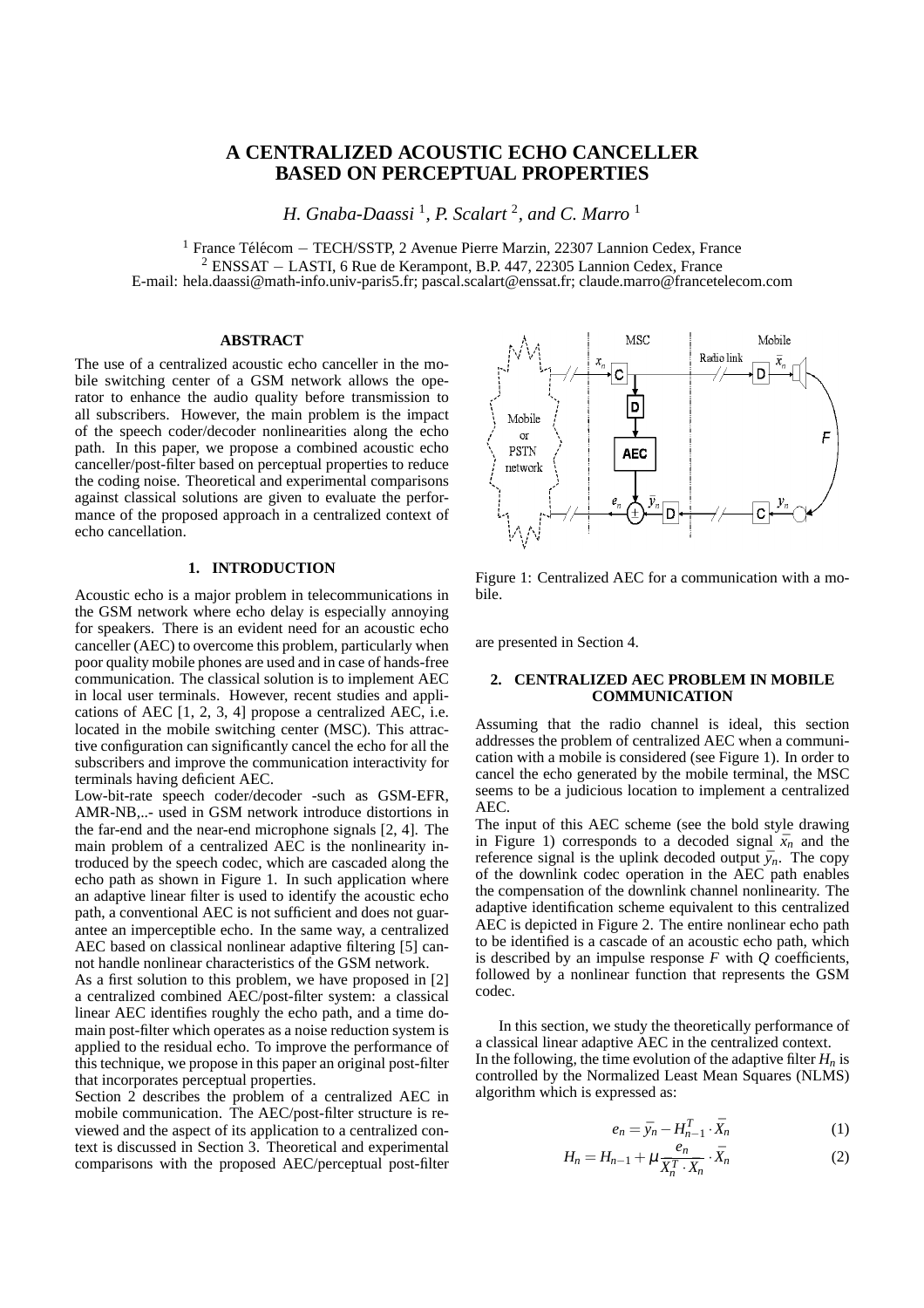

Figure 2: Equivalent adaptive identification scheme of the centralized AEC given in Figure 1.

where,

- *e<sup>n</sup>* is the residual echo signal (*a priori* error).

 $\bar{y}_n$  represents the microphone signal passed through the speech codec.

 $-\overline{X}_n = [\overline{x}_n, ..., \overline{x}_{n-P+1}]^T$  is a vector of the *P* past samples of the decoded far-end signal  $\bar{x}_n$ .

 $H_n = [h_n^0, \ldots, h_n^{P-1}]^T$  represents the adaptive filter vector of length *P*.

In the case  $(P = Q)$ , the adaptive filter  $H_n$  corresponds to the optimal Wiener filter given by:

$$
H_{opt} = R_{\bar{X}\bar{X}}^{-1} r_{\bar{y}\bar{x}} \tag{3}
$$

where  $R_{\bar{X}\bar{X}}^{-1}$  is the inverse auto-correlation matrix of the vector  $\bar{X}_n$  and  $\bar{r}_{\bar{y}\bar{x}}$  is the cross-correlation vector between signals  $\bar{x}_n$ and  $\bar{y}_n$ .

In a first approach, we can assume that the codec operation is a simple addition of a quantization noise  $b_n^y$ . Therefore, we can consider the decoded microphone signal as:

$$
\bar{y}_n = y_n + b_n^y
$$

Then Equation (1) becomes:

$$
e_n = F^T \bar{X}_n + b_n^{\mathrm{y}} - H_n^T \bar{X}_n \tag{4}
$$

Furthermore, since  $F = R_{\bar{X}\bar{X}}^{-1}r_{\bar{Y}\bar{X}}$ , Equations (3) and (4) can be written as

$$
H_{opt} = F + R_{\bar{X}\bar{X}}^{-1} r_{b^{\gamma}\bar{x}} \tag{5}
$$

and

$$
e_{opt} = b_n^y - \left(R_{\bar{X}\bar{X}}^{-1}r_{b^y\bar{x}}\right)^T \bar{X}_n, \tag{6}
$$

respectively. Hence, the optimal residual echo is audible and still too high to achieve the goal of echo cancellation. As a consequence, the use of a traditional conventional AEC is not sufficient in the presence of codec nonlinear effects.

In order to enhance the performance of the classical AEC, we propose in the next section a centralized AEC that incorporates a post-filter which is able to reduce this residual echo.

#### **3. CENTRALIZED COMBINED AEC/POST-FILTER**

#### **3.1 Principle**

Most of noise reduction methods are based on short-term spectral attenuation techniques. Such methods introduce an extra delay due to the time to frequency domain analysis/synthesis. We propose in this section to use an adaptive

noise reduction filter  $H_n^2$  implemented in the time domain, whose coefficients are updated with the NLMS algorithm. A copy of this post-filter is applied to the residual echo  $e_n^1$ available at the output of the classical AEC  $H_n^1$ . Figure 3 presents the structure of this combined AEC/post-filter.



Figure 3: Centralized combined AEC/post-filter.

Similar systems have been used in speech enhancement [6] to reduce the residual echo related to long impulse response of the echo path. In our application, we do not only take into account the later phenomenon but we also reduce the quantization noise generated by the codec operation.

#### **3.2 Experimental results**

We have studied theoretically in [2] the importance of the post-filter in a centralized context for a mobile-land call. The analysis of this approach is extended here to a mobile to mobile context and we propose to validate the results presented in [2] by some simulations.

The input signal is a speech encoded with the codec GSM-EFR (Enhanced Full Rate). The length *P* of the AEC adaptive filter  $(H_n^1)$  and the one of the echo path *Q* are equal to 300 and 2000, respectively. Actually, *F* is room impulse response of 570 ms reverberation time. The adaptive filter  $H_n^2$  updated by the NLMS algorithm, is designed to minimize the mean square error  $E[(e_n^2)^2]$ . The time evolution of  $H_n^2$  is described by:

$$
e_n^2 = e_n^1 - H_{n-1}^2 \bar{Y}_n \tag{7}
$$

$$
H_n^2 = H_{n-1}^2 + \mu \frac{e_n^2}{\bar{Y}_n^T \cdot \bar{Y}_n} \bar{Y}_n
$$
 (8)

where  $\bar{Y}_n$  is the vector of the *M* past observations of the signal  $\bar{y}_n$ . Notice that *M* corresponds to the length of the post-filter which is fixed to 80 in the following. As depicted in Figure 3, the adaptive filter  $H_n^2$  is duplicated (represented by a dashed arrow) and applied to the residual echo  $e_n^1$ .

The local speech is not considered in this case, and the Echo Return Loss Enhancement (ERLE=  $10\log \frac{E[(\bar{y}_n)^2]}{E[(a_0-1)]}$  $\frac{E[(y_n)^2]}{E[(e_n)^2]}$ ) is used to evaluate the echo reduction. Figure 4 represents the time evolution of the ERLE related to two cases, the solid line is the classical AEC (without post-filter:  $e_n = e_n^1$ ) and the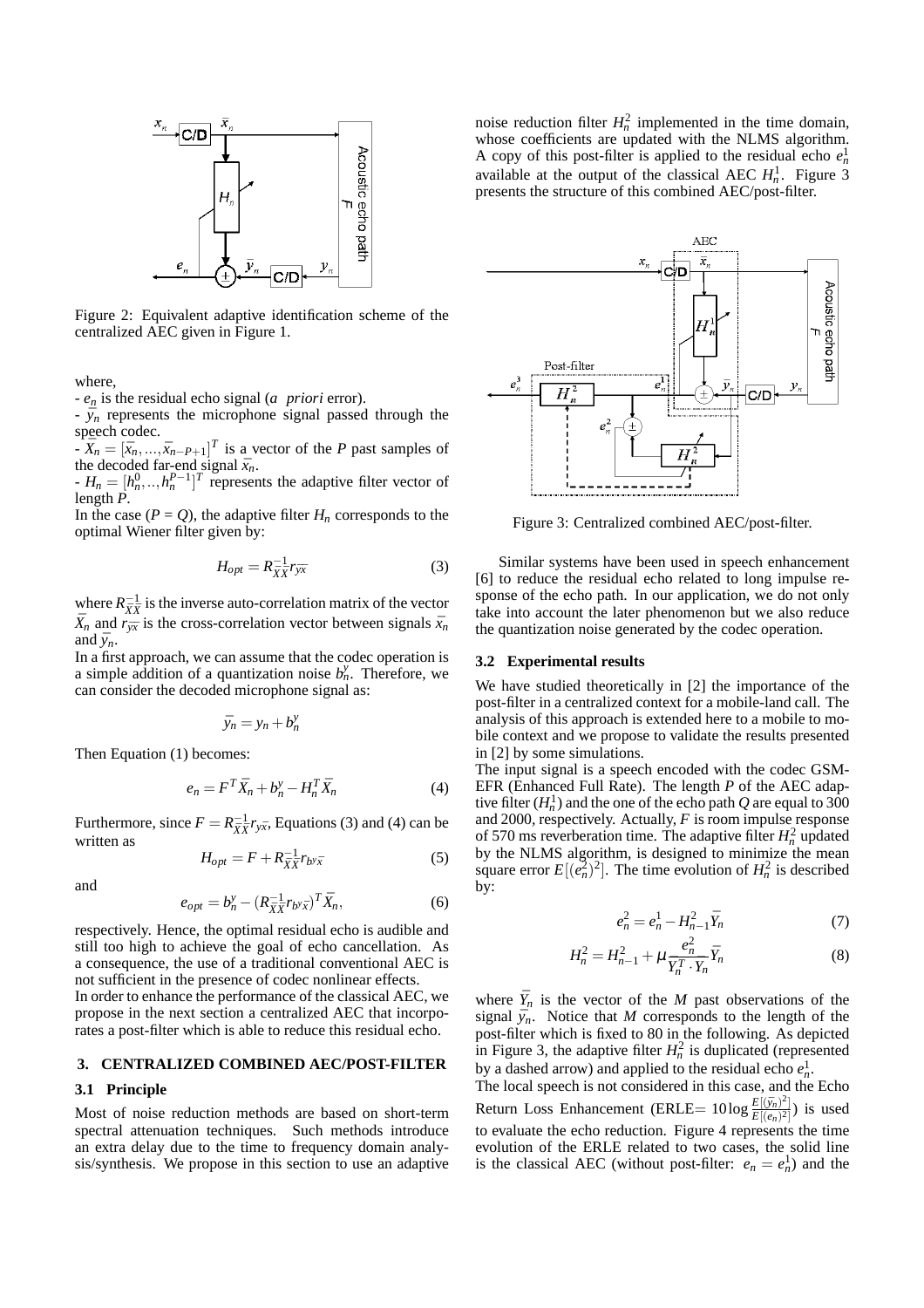dashed line is AEC/post-filter (with post-filter:  $e_n = e_n^3$ ).



Figure 4: ERLE for AEC with and without post-filter.

The simulation results show that the combined AEC/post-filter system significantly outperforms the conventional AEC system. In average, an additional attenuation of 5 to 10 dB is introduced.

#### **4. AEC/PERCEPTUAL POST-FILTER**

#### **4.1 Principle**

The previous results illustrate that the AEC/post-filter system is useful in a centralized context. In this section, we propose an improvement of this technique by using a robust post-filter that exploits perceptual properties.

Our purpose is to estimate a perceptual filter giving more importance to high power frequency components, i.e. formant frequencies.

The global structure of the proposed centralized AEC/perceptual post-filter is depicted in Figure 5. The following operations are performed for each block of 160 residual echo  $e_n^1$  samples:

(1)- The signal  $e_n^1$  is analyzed to extract coefficients of an *mth* order linear prediction (LP) filter which is given by:

$$
A(z) = 1 + \sum_{i=1}^{m} a_i z^{-i}
$$
 (9)

(2)- This LP filter  $A(z)$  is used to compute the desired perceptual filter

$$
W(z) = \frac{A(\frac{z}{\gamma_1})}{A(\frac{z}{\gamma_2})}
$$
\n(10)

where  $0 < \gamma_1 < \gamma_2 \leq 1$  are the perceptual factors.

(3)- In order to avoid filter instability related to the autoregressive moving-average (ARMA) structure, we approximate  $W(z)$  by a linear phase filter  $\hat{W}_n$  with *m* coefficients.

Before using the signal  $\bar{y}_n$  as the input signal of the adaptive post-filter  $H_n^2$ , a copy of the linear phase filter  $\hat{W}_n$  is applied to  $\bar{y}_n$  as shown in Figure 5. For this, it is necessary to introduce a delay of *D* samples in the reference branch, with

$$
D = \begin{cases} \frac{m}{2} & \text{if } m \text{ is even} \\ \frac{m-1}{2} & \text{if } m \text{ is odd} \end{cases} \tag{11}
$$



Figure 5: Centralized combined AEC/perceptual post-filter.

In the following, *m* equals to 10, the choice of the perceptual factors  $\gamma_1$  and  $\gamma_2$  makes it possible to control the perceptual weighting function.

Indeed, if  $\gamma_1 = \gamma_2 \simeq 1$ , the perceptual filter  $W(z)$  only delays the signal of *D* samples: in this case,  $W(z)$  has no effect and the system corresponds to the previous case of AEC/postfilter structure (Section 3).

On the other hand if the difference between  $\gamma_1$  and  $\gamma_2$  increases,  $W(z)$  is able to give more importance to high power frequency components of the echo signal.

#### **4.2 Comparative performance**

### 4.2.1  $H_n^2$  improvement in presence of  $W(z)$

To well emphasize the usefulness of  $W(z)$ , we compare the behavior of  $H_n^2$  in two cases: on the one hand, when  $H_n^2$ operates without  $W(z)$  ( $\gamma_1 = \gamma_2 = 0.9$ ) and on the other hand when  $H_n^2$  operates with  $W(z)$  ( $\gamma_1 = 0.1, \gamma_2 = 0.9$ ).

In both cases, the input signal is a simulated autoregressive (AR) order 10 stationary process. The AR parameters are derived from LPC analysis of the French vowel "i". The amplitude and the spectrum of this "i-like" signal are shown in Figure 6.



Figure 6: Artificial input signal: (a) Amplitude, (b) PSD.